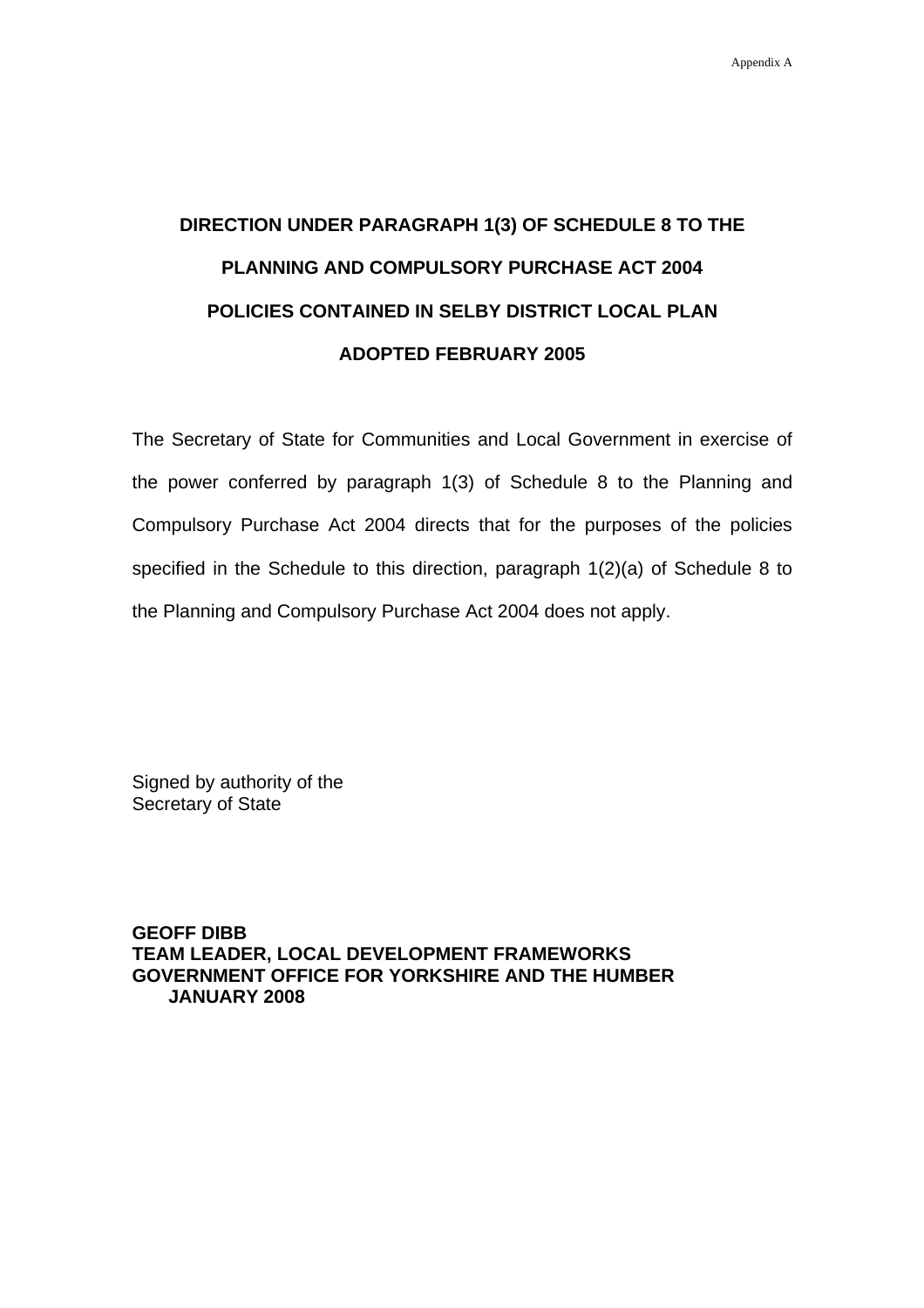## **SCHEDULE**

## **POLICIES CONTAINED IN SELBY DISTRICT LOCAL PLAN**

## **ADOPTED FEBRUARY 2005**

| <b>POLICY NUMBER</b>                                        | <b>POLICY TITLE</b>                                                  |  |
|-------------------------------------------------------------|----------------------------------------------------------------------|--|
| CHAPTER THREE: GREEN BELT AND CONTROL OF DEVELOPMENT IN THE |                                                                      |  |
| <b>COUNTRYSIDE</b>                                          |                                                                      |  |
| GB1                                                         | <b>Extent of the Green Belt</b>                                      |  |
| GB <sub>2</sub>                                             | Control of Development in the Green belt                             |  |
| GB <sub>3</sub>                                             | Major Developed Sites in the green Belt                              |  |
| GB4                                                         | Character and Visual Amenity of the Green Belt                       |  |
| SL <sub>1</sub>                                             | Safeguarded Land                                                     |  |
| DL <sub>1</sub>                                             | Control of Development in the Countryside (Development Limits)       |  |
| SG <sub>1</sub>                                             | <b>Strategic Countryside Gaps</b>                                    |  |
| <b>CHAPTER FOUR: ENVIRONMENT</b>                            |                                                                      |  |
| ENV <sub>1</sub>                                            | <b>Control of Development</b>                                        |  |
| EN <sub>V2</sub>                                            | Environmental pollution and Contaminated land                        |  |
| ENV <sub>3</sub>                                            | Light pollution                                                      |  |
| ENV4                                                        | <b>Hazardous Substances</b>                                          |  |
| ENV <sub>6</sub>                                            | Renewable Energy                                                     |  |
| ENV7                                                        | <b>International Wildlife Sites</b>                                  |  |
| EN <sub>V8</sub>                                            | <b>National Wildlife Sites</b>                                       |  |
| ENV <sub>9</sub>                                            | Sites of Importance for Nature Conservation                          |  |
| ENV <sub>10</sub>                                           | <b>General Nature Conservation Considerations</b>                    |  |
| ENV11                                                       | <b>Ancient Woodland</b>                                              |  |
| ENV <sub>12</sub>                                           | <b>River and Stream Corridors</b>                                    |  |
| <b>ENV13</b>                                                | <b>Development Affecting Ponds</b>                                   |  |
| ENV <sub>15</sub>                                           | Conservation and Enhancement of Locally Important Landscape<br>Areas |  |
| ENV <sub>16</sub>                                           | Development Affecting Historic Parks and Gardens                     |  |
| ENV <sub>17</sub>                                           | <b>Historic Battlefields</b>                                         |  |
| ENV <sub>20</sub>                                           | <b>Landscaping Requirements</b>                                      |  |
| ENV <sub>21</sub>                                           | <b>Landscaping Requirements</b>                                      |  |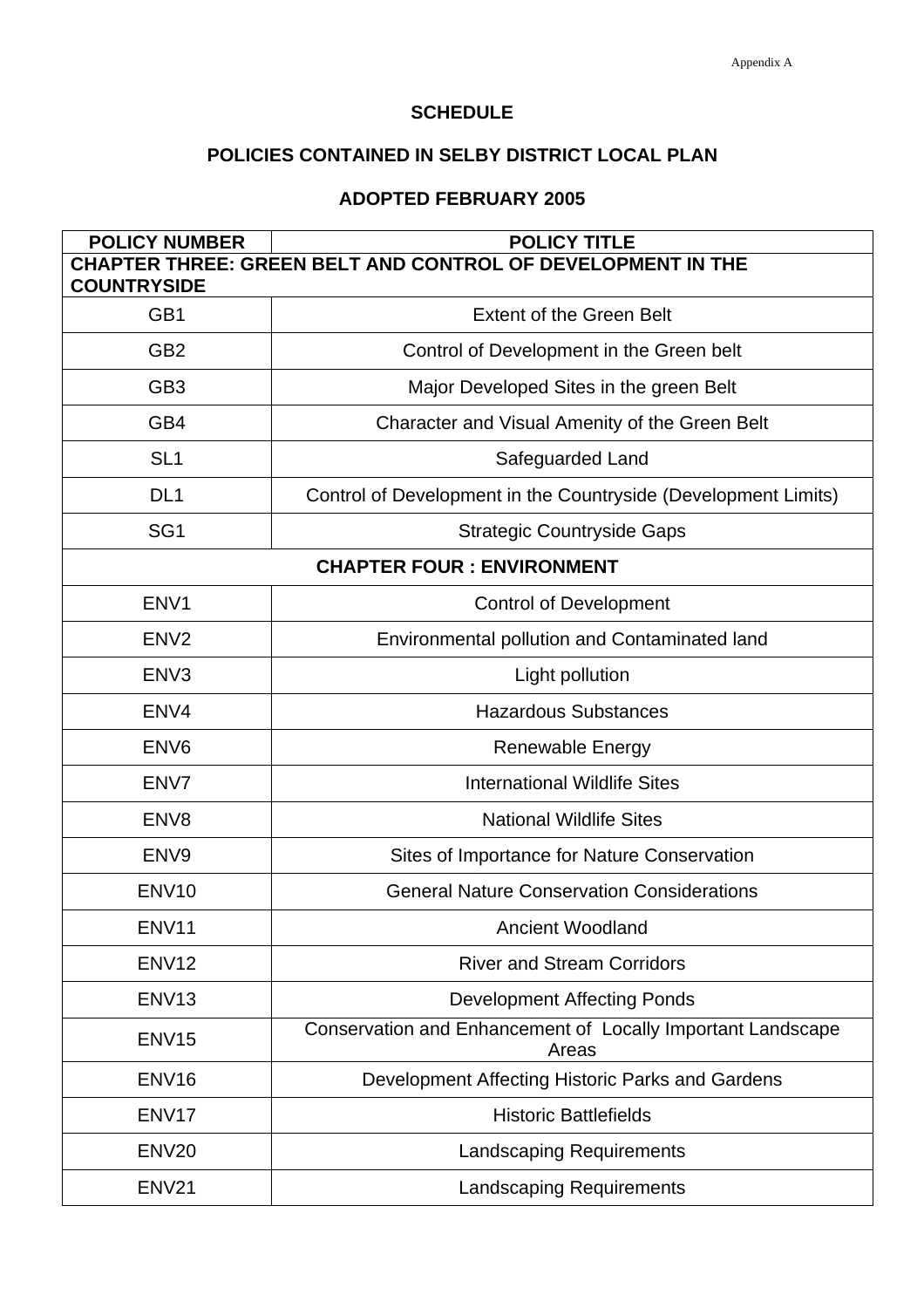| ENV <sub>24</sub>                        | <b>Alterations to Listed Buildings</b>                                                                      |  |
|------------------------------------------|-------------------------------------------------------------------------------------------------------------|--|
| <b>ENV25</b>                             | Control of Development in Conservation areas                                                                |  |
| ENV <sub>27</sub>                        | Scheduled Monuments and Important Archaeological Sites                                                      |  |
| ENV <sub>28</sub>                        | <b>Other Archaeological Remains</b>                                                                         |  |
| ENV <sub>29</sub>                        | <b>Protection of Local Amenity Space</b>                                                                    |  |
| ENV30                                    | Shopfronts                                                                                                  |  |
| ENV31                                    | <b>Advertisements in Conservation Areas</b>                                                                 |  |
| ENV32                                    | <b>Advertisements and Listed Buildings</b>                                                                  |  |
|                                          | <b>CHAPTER FIVE : HOUSING</b>                                                                               |  |
| H1                                       | <b>Housing Land Requirement</b>                                                                             |  |
| H <sub>2</sub> A                         | Managing the Release of Housing Land                                                                        |  |
| H <sub>2</sub>                           | Location of New Housing Development                                                                         |  |
| H <sub>2</sub> B                         | <b>Housing Density</b>                                                                                      |  |
| H <sub>5</sub>                           | <b>Retention of the Existing Housing Stock</b>                                                              |  |
| H <sub>6</sub>                           | Housing Development in the Market Towns and Villages that are<br>Capable of Accommodating Additional growth |  |
| H <sub>7</sub>                           | Housing Development in Villages that are Capable of Accommodating<br><b>Only Limited Growth</b>             |  |
| H <sub>8</sub>                           | Re-use of Upper Floors for Residential Use                                                                  |  |
| H11                                      | <b>Rural Affordable Housing</b>                                                                             |  |
| H <sub>12</sub>                          | Conversion to Residential use in the Countryside                                                            |  |
| H <sub>13</sub>                          | Replacement Dwellings in the Countryside                                                                    |  |
| H <sub>14</sub>                          | Extensions to Dwellings in the Countryside                                                                  |  |
| H <sub>15</sub>                          | Extensions to Curtilages in the Countryside                                                                 |  |
| H <sub>16</sub>                          | <b>Gypsy Site Provision</b>                                                                                 |  |
| <b>CHAPTER SIX: ECONOMIC DEVELOPMENT</b> |                                                                                                             |  |
| EMP <sub>2</sub>                         | Location of Economic Development                                                                            |  |
| EMP3                                     | <b>Renewal of Industrial and Business Commitments</b>                                                       |  |
| EMP4                                     | <b>Retention of Established Employment Areas</b>                                                            |  |
| EMP <sub>5</sub>                         | <b>Non-Conforming Uses</b>                                                                                  |  |
| EMP <sub>6</sub>                         | Employment Development within Development Limits and Established<br><b>Employment Areas</b>                 |  |
| EMP7                                     | <b>Employment Development in the Countryside</b>                                                            |  |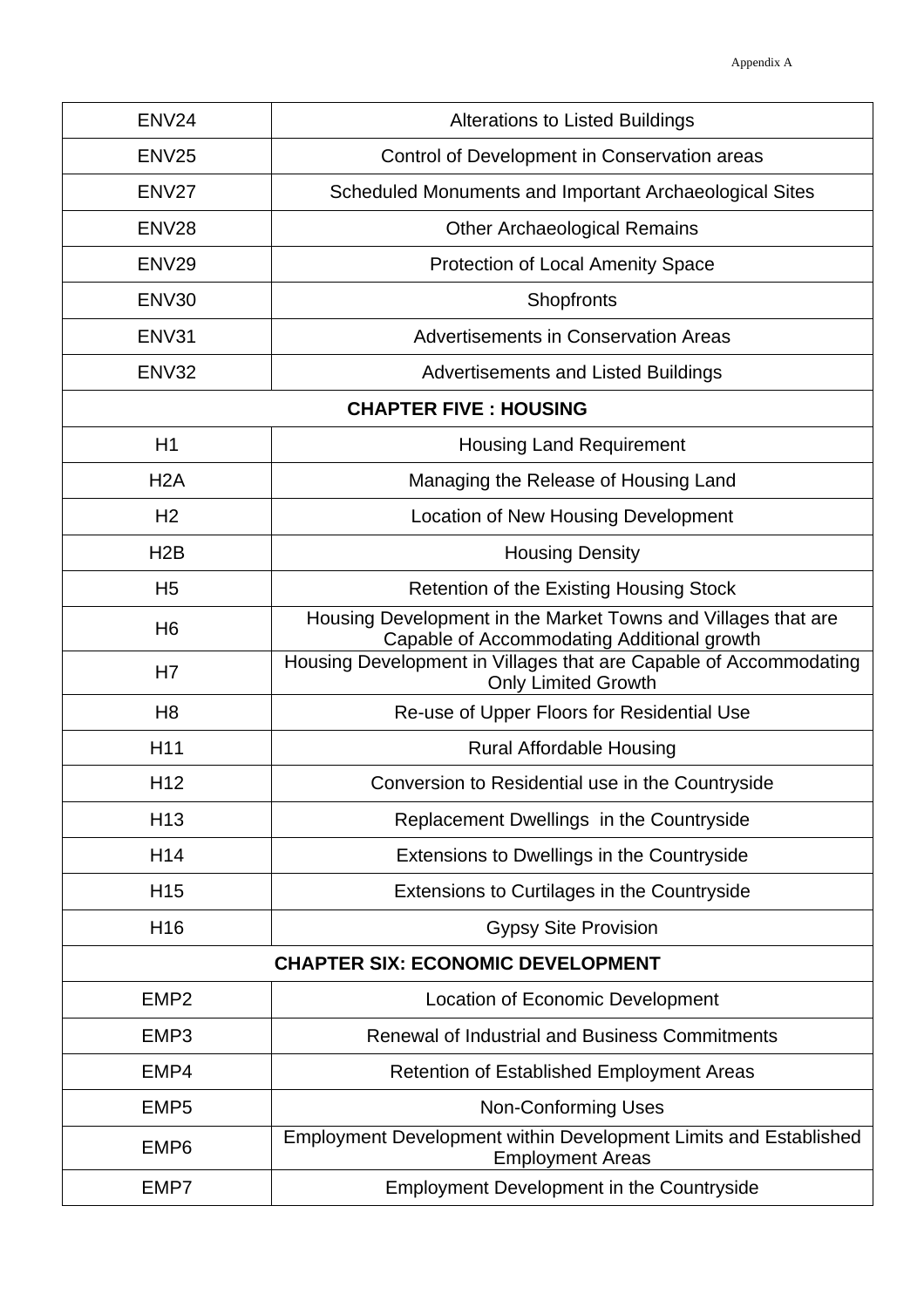| EMP8                                                | Conversions to Employment use in the Countryside                                  |  |
|-----------------------------------------------------|-----------------------------------------------------------------------------------|--|
| EMP <sub>9</sub>                                    | Expansion of Existing Employment Uses in the Countryside                          |  |
| EMP <sub>10</sub>                                   | Additional Industrial Development at Drax and Eggborough Power<br><b>Stations</b> |  |
| EMP <sub>11</sub>                                   | <b>Exceptional Major Industrial and Business Development</b>                      |  |
| EMP <sub>13</sub>                                   | <b>Control of Agricultural Development</b>                                        |  |
| EMP <sub>14</sub>                                   | <b>Intensive Livestock Units</b>                                                  |  |
| EMP14A                                              | Redevelopment of Intensive Livestock Units                                        |  |
| <b>CHAPTER SEVEN: TRANSPORT AND VEHICLE PARKING</b> |                                                                                   |  |
| T1                                                  | Development in Relation to the Highway network                                    |  |
| T <sub>2</sub>                                      | <b>Access to Roads</b>                                                            |  |
| T <sub>5</sub>                                      | Safeguarding of A63 Hambleton/ Monk Fryston Bypass Corridor                       |  |
| T5A                                                 | Safeguarding of A63 Osgodby Bypass                                                |  |
| T <sub>6</sub>                                      | <b>Public Transport</b>                                                           |  |
| T7                                                  | <b>Provision for Cyclists</b>                                                     |  |
| T <sub>8</sub>                                      | <b>Public Rights of Way</b>                                                       |  |
| T <sub>9</sub>                                      | Roadside Facilities for the Travelling Public                                     |  |
| T <sub>10</sub>                                     | <b>Motorway Service Areas</b>                                                     |  |
| VP <sub>1</sub>                                     | <b>Vehicle Parking Standards</b>                                                  |  |
| VP <sub>2</sub>                                     | Retention of Existing Off-Street Car parking                                      |  |
| VP <sub>4</sub>                                     | Parking for People with Disabilities                                              |  |
|                                                     | <b>CHAPTER EIGHT: RECREATION AND TOURISM</b>                                      |  |
| RT <sub>1</sub>                                     | Protection of Existing recreation Open Space and Allotments                       |  |
| RT <sub>2</sub>                                     | Open Space Requirements for New residential Development                           |  |
| RT <sub>3</sub>                                     | <b>Formal Sport and Recreation Facilities</b>                                     |  |
| RT <sub>4</sub>                                     | Golf Course and Golf Driving Range<br>Development                                 |  |
| RT <sub>5</sub>                                     | Informal Recreation and Access in the Countryside                                 |  |
| RT <sub>6</sub>                                     | Control of Recreational Development in the Lower Derwent Valley                   |  |
| RT7                                                 | Control of Riverside Recreational Facilities in Selby/ Barlby Bridge              |  |
| RT <sub>8</sub>                                     | The Trans-Pennine Trail                                                           |  |
| RT <sub>9</sub>                                     | Horse related Development                                                         |  |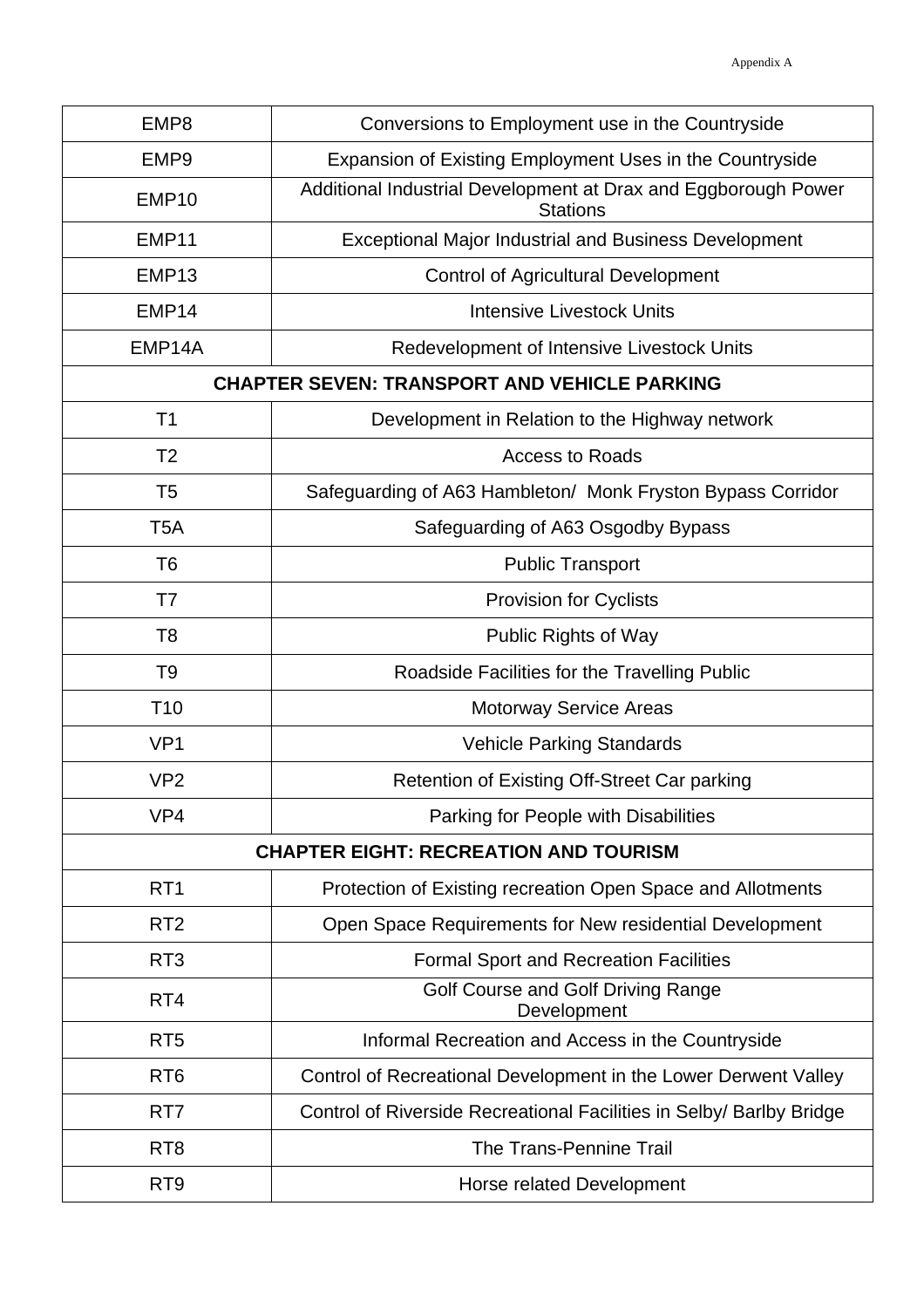| <b>RT10</b>                             | <b>Tourism Related Development</b>                                                                |  |
|-----------------------------------------|---------------------------------------------------------------------------------------------------|--|
| T <sub>11</sub>                         | <b>Tourist Accommodation</b>                                                                      |  |
| <b>RT12</b>                             | <b>Touring Caravan and Camping Facilities</b>                                                     |  |
| <b>RT13</b>                             | <b>Signposting of Tourist Facilities</b>                                                          |  |
|                                         | <b>CHAPTER NINE: SHOPPING</b>                                                                     |  |
| S <sub>1</sub>                          | <b>Existing Shopping Centres</b>                                                                  |  |
| S <sub>2</sub>                          | Edge-of-Centre and Out-of centre Retail Development                                               |  |
| S <sub>3</sub>                          | <b>Local Shops</b>                                                                                |  |
| S <sub>4</sub>                          | Retail Development in the Countryside                                                             |  |
| S <sub>5</sub>                          | <b>Garden Centres</b>                                                                             |  |
| <b>CHAPTER TEN : COMMUNITY SERVICES</b> |                                                                                                   |  |
| CS <sub>1</sub>                         | <b>Health Care Facilities</b>                                                                     |  |
| CS <sub>2</sub>                         | <b>Educational Establishments</b>                                                                 |  |
| CS <sub>3</sub>                         | <b>Children's Nurseries</b>                                                                       |  |
| CS <sub>4</sub>                         | Community Centre, Places of Worship and Church Halls                                              |  |
| CS <sub>5</sub>                         | Telecommunications                                                                                |  |
| CS <sub>6</sub>                         | Development Contributions to Infrastructure and Community Facilities                              |  |
|                                         | <b>CHAPTER ELEVEN: BARLBY</b>                                                                     |  |
| BAR/1                                   | Land for employment development at Magazine Rd, Barlby                                            |  |
| BAR/1A                                  | Land for employment development rear of BOCM, Barlby Rd                                           |  |
| BAR/2                                   | Land reserved for freight transhipment facilities, rear of Olympia Mills,<br><b>Barlby Bridge</b> |  |
| <b>CHAPTER TWELVE: BRAYTON</b>          |                                                                                                   |  |
| BRAY/1                                  | Land for employment development, Selby Business Park, Brayton                                     |  |
| BRAY/2                                  | Land for employment development adjacent to Bawtry Rd / Selby<br>Bypass, Brayton                  |  |
| <b>CHAPTER THIRTEEN: BYRAM</b>          |                                                                                                   |  |
| BRY/1                                   | Land for housing development at East Acres, Byram                                                 |  |
| <b>CHAPTER FOURTEEN: CAMBLESFORTH</b>   |                                                                                                   |  |
| CAM/1                                   | Land for housing development adjacent to A645 (Drax Rd) / A1041 (T)<br>(Snaith Rd)                |  |
| <b>CHAPTER FIFTEEN: CARLTON</b>         |                                                                                                   |  |
| CAR/1                                   | Land for housing development west of High St, Carlton                                             |  |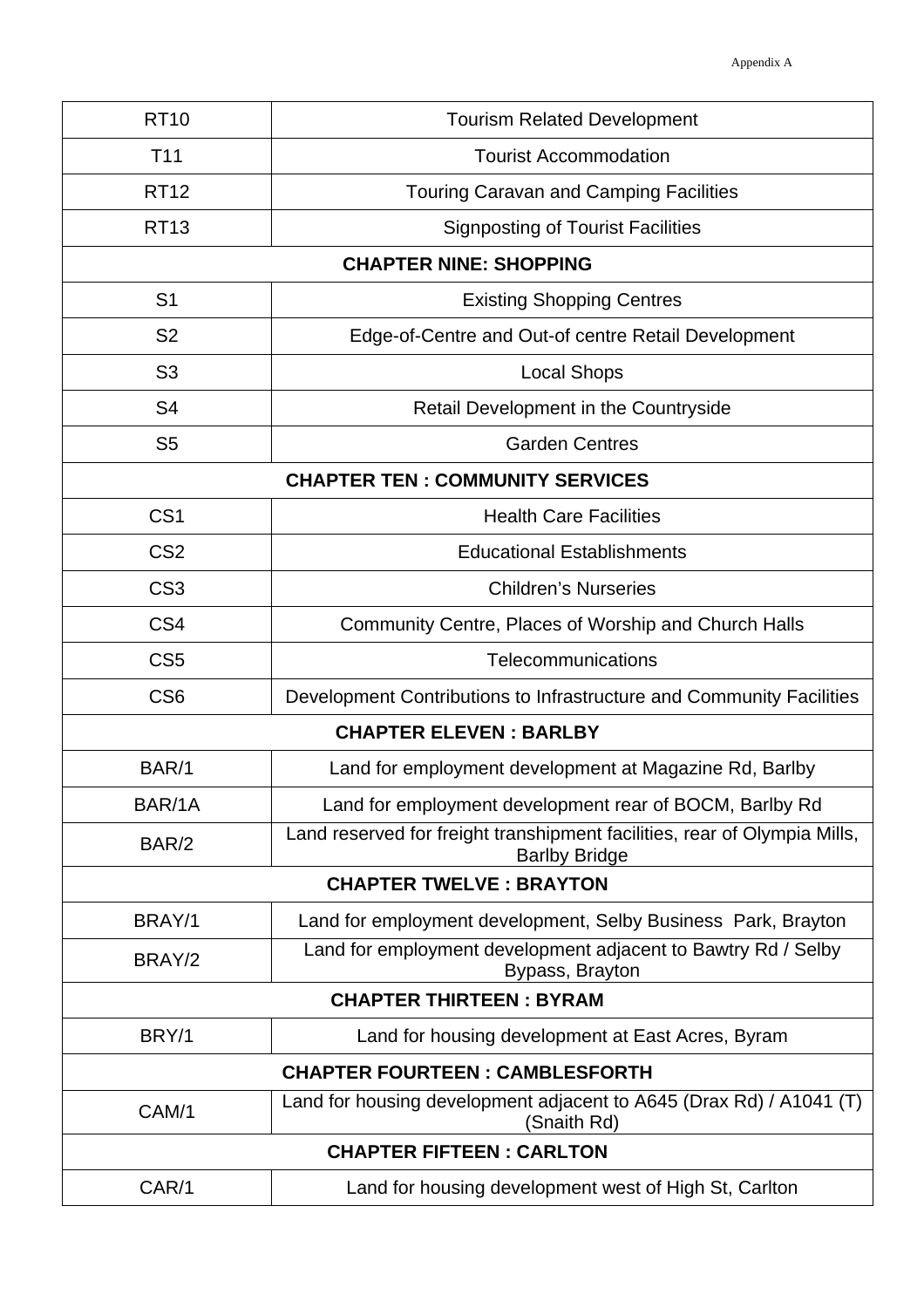| CAR/2                                           | Land for housing development west of Low St, Carlton                          |  |
|-------------------------------------------------|-------------------------------------------------------------------------------|--|
| <b>CHAPTER SIXTEEN: CHURCH FENTON</b>           |                                                                               |  |
| CHF/2                                           | Land for recreation open space to the rear of Main St, Church Fenton          |  |
| <b>CHAPTER SEVENTEEN: CHURCH FENTON AIRBASE</b> |                                                                               |  |
| CFA/1                                           | Church Fenton airbase Special Policy area                                     |  |
| <b>CHAPTER EIGHTEEN: CLIFFE</b>                 |                                                                               |  |
| CLF/1                                           | Land for employment development at Cliffe Common                              |  |
|                                                 | <b>CHAPTER NINETEEN: EGGBOROUGH</b>                                           |  |
| EGG/2                                           | Land for housing development east of High Eggborough Rd                       |  |
| EGG/3                                           | Land for housing development between A19 / Selby Rd, Eggborough               |  |
| EGG/5                                           | Land for employment development between old A19 / A19 bypass,<br>Eggborough   |  |
| EGG/7                                           | Land for employment development at Northside Industrial Estate,<br>Eggborough |  |
|                                                 | <b>CHAPTER TWENTY: HAMBLETON</b>                                              |  |
| HAM/1                                           | Land for housing development east of Cherwell Croft, Hambleton                |  |
| HAM/2                                           | Land for housing development west of Station Rd, Hambleton                    |  |
|                                                 | <b>CHAPTER TWENTY TWO: KELLINGTON</b>                                         |  |
| KEL/1                                           | Land for Recreation Open Space east of Manor Garth, Kellington                |  |
|                                                 | <b>CHAPTER TWENTY FIVE: OSGODBY</b>                                           |  |
| OSG/1                                           | Land for housing development to North of Tindalls Farm, Osgodby               |  |
|                                                 | <b>CHAPTER TWENTY SIX: RICCALL</b>                                            |  |
| RIC/1                                           | Land for storage and distribution use at former airfield, Riccall<br>Common   |  |
| <b>CHAPTER TWENTY SEVEN: SELBY</b>              |                                                                               |  |
| SEL/1                                           | Land for housing development between Cross Hills Lane and Leeds<br>rd, Selby  |  |
| SEL/2                                           | Land for housing development between Abbots Road/Selby Bypass,<br>Selby       |  |
| SEL/2A                                          | Land for housing development north of Garden House, New Millgate,<br>Selby    |  |
| SEL/4                                           | Land for employment development between Denison Road/Selby<br><b>Bypass</b>   |  |
| SEL/5                                           | Development of additional wharves or wharf related activities, Selby          |  |
| SEL/6                                           | New Street/ Ousegate/Station Road Special Policy Area                         |  |
| SEL/7                                           | Ousegate/Shipyard Road/Canal Road Special Policy Area                         |  |